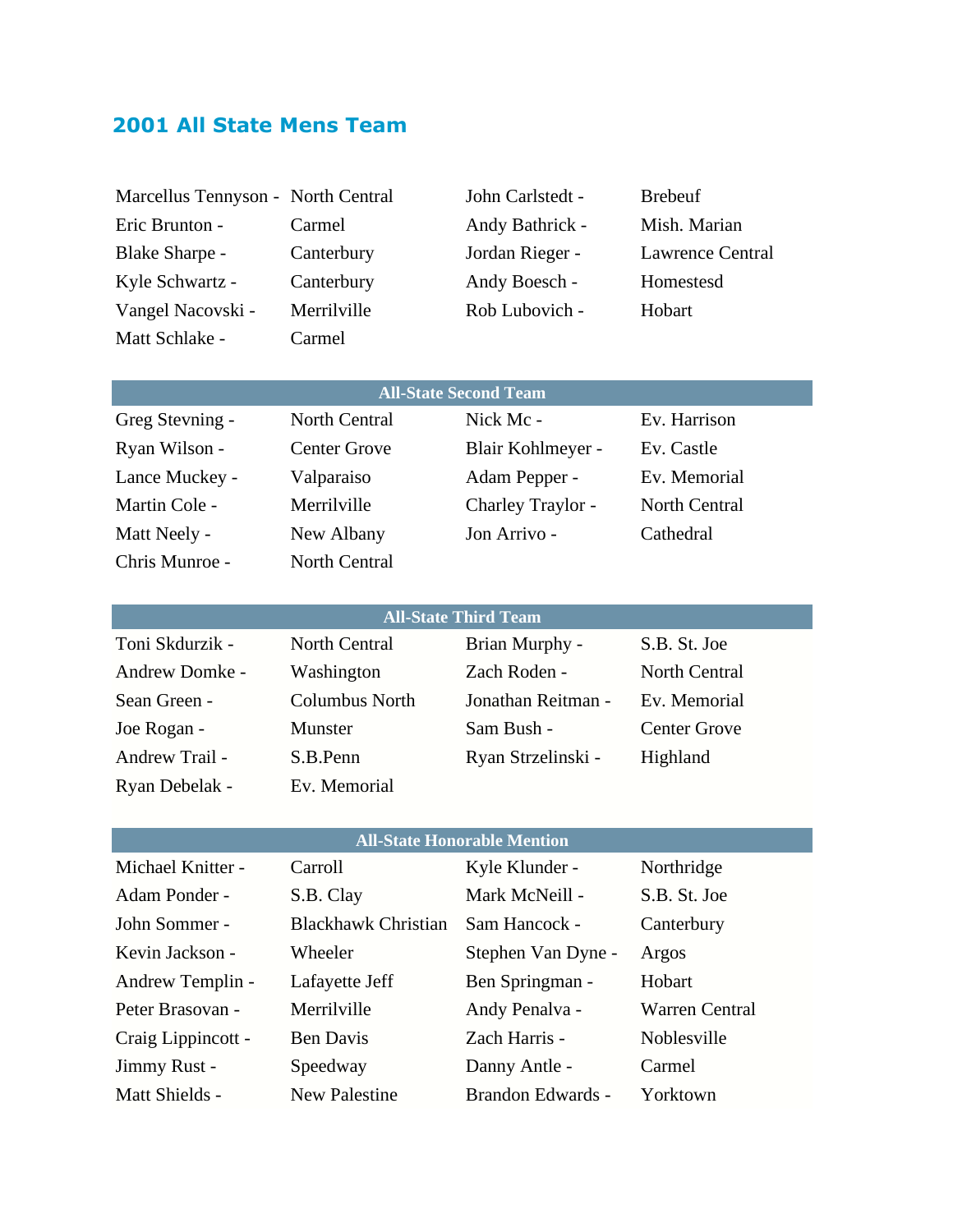| <b>Brett Corbitt -</b> | Mt. Vernon<br>(Hancock) | Kevin Burns -    | Greenfield Central       |
|------------------------|-------------------------|------------------|--------------------------|
| Adam Pieper -          | <b>Columbus North</b>   | David Dunn -     | <b>Bloomington North</b> |
| <b>Adam Parsons -</b>  | Providence              | John Pierceall - | Seymour                  |
| Brad Osman -           | Washington              | Zach Roesch -    | Ev. Castle               |
| Drew Deffner -         | <b>Center Grove</b>     | Kyle Penick -    | Ev. Harrison             |
| Ian Gunn -             | Pike                    |                  |                          |

## **2001 Player of the Year Marcellus Tennyson - North Central**

### **2001 Coach of the Year Greg Mauch - Canterbury**

# **2001 All State Womens Team**

| Julie Herbst -   | Lake Central        | Lindsay Wiltshire | Homestead            |
|------------------|---------------------|-------------------|----------------------|
| Amanda Harsy -   | Chesterton          | Jill Sarbaugh -   | <b>Brownsburg</b>    |
| Molly Krueger -  | Carmel              | Jordan O'Banion - | Carmel               |
| Vandi Ogden -    | Hamilton S.E.       | Jenna Babcock -   | Ev. Mater Dei        |
| Katie Wright -   | <b>Center Grove</b> | Liz Davis -       | <b>North Central</b> |
| Kelly DeArmond - | Homestead           |                   |                      |

| <b>All-State Second Team</b> |                   |                  |                        |  |
|------------------------------|-------------------|------------------|------------------------|--|
| Joan Vidimos -               | Andrean           | Chelsea Ferrie - | Penn                   |  |
| Jenny Beerbower -            | <b>Brownsburg</b> | Andrea Warden -  | <b>Bishop Luers</b>    |  |
| Karley Kinnaman -            | Cathedral         | Liz Jordan -     | <b>North Central</b>   |  |
| Lauren Chavez -              | Ev. Reitz         | Amber McMillen - | <b>Franklin County</b> |  |
| Lesley Wells -               | Carmel            | Emily Gilcrest - | Castle                 |  |
| Danielle Guerra -            |                   |                  |                        |  |

| <b>All-State Third Team</b> |               |                                   |             |
|-----------------------------|---------------|-----------------------------------|-------------|
| Lauren Patralia -           | Lake Central  | Shannon Rhinerson - F.W. Northrop |             |
| Vandi Ogden -               | Hamilton S.E. | Emily Kutzler -                   | Ev. Central |